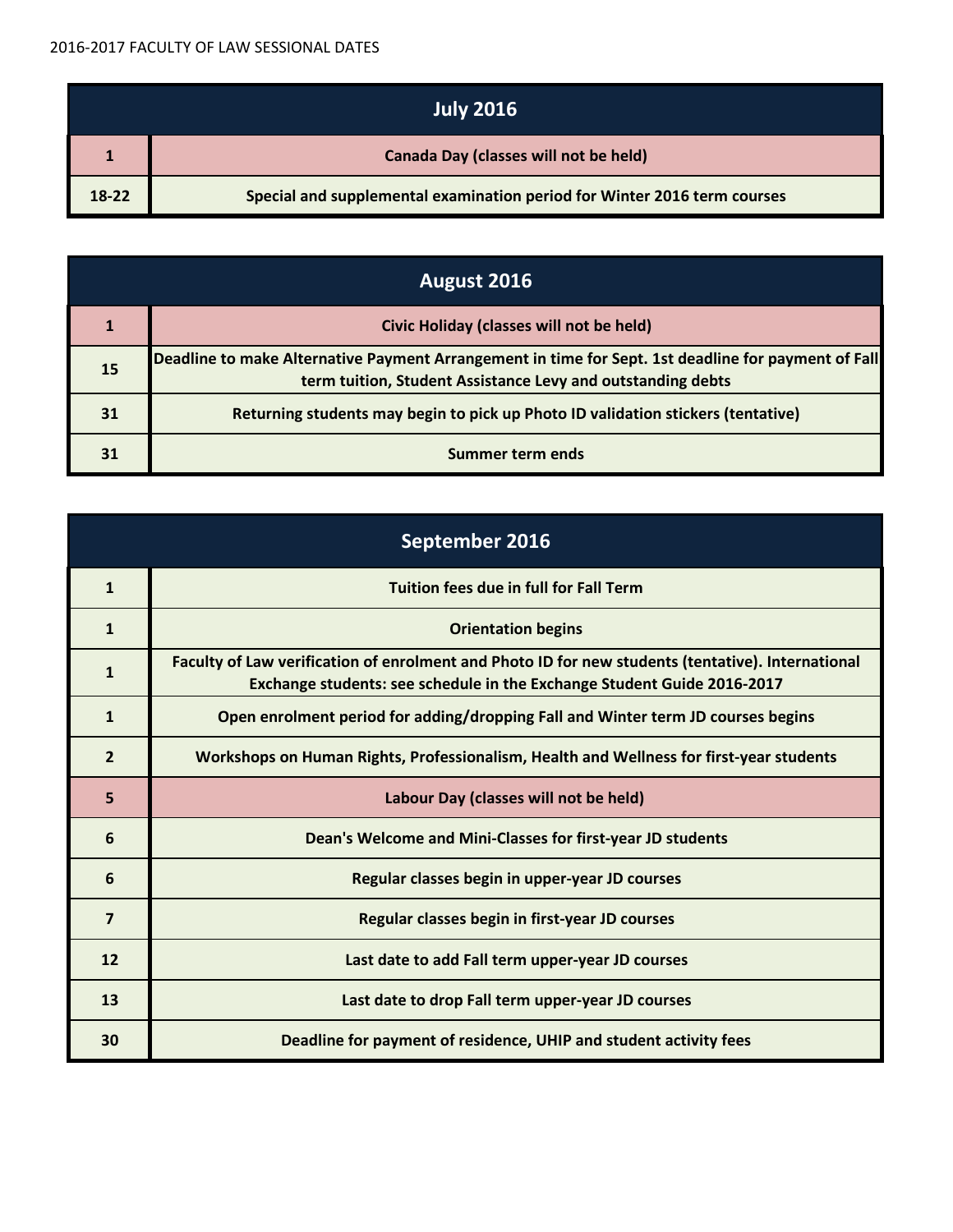| October 2016 |                                                                                                                                        |
|--------------|----------------------------------------------------------------------------------------------------------------------------------------|
| 10           | Thanksgiving Day (classes will not be held)                                                                                            |
| 16           | University Day (Queen's granted Royal Charter on October 16, 1841)                                                                     |
| 28           | Deadline to apply for priority admission to Global Law Programs at the Bader International Study<br><b>Centre for Spring 2017 term</b> |
| 30           | Deadline to apply for Fall Law scholarships and Queen's general bursaries                                                              |

|                | November 2016                                                                                                                                                           |  |
|----------------|-------------------------------------------------------------------------------------------------------------------------------------------------------------------------|--|
| 1              | Last date to apply for admission to first year of the JD program in 2017-18 through OLSAS                                                                               |  |
| $\overline{7}$ | Deadline to apply for relief from December exam conflicts and to obtain accommodations for<br>religious observance through the Exams Office of the University Registrar |  |
| 7              | Deadline to obtain recommendations for disability-based accommodations and short-term medical<br>conditions from Accessibility Services                                 |  |
| 7              | Deadline to obtain language-based accommodations from Exams Office                                                                                                      |  |
| $7 - 11$       | <b>Fall Reading Week (classes cancelled)</b>                                                                                                                            |  |
| 11             | Remembrance Day Service (classes cancelled 10:30 - 11:30 a.m.)                                                                                                          |  |
| <b>TBA</b>     | <b>Fall 2016 Convocation</b>                                                                                                                                            |  |
|                |                                                                                                                                                                         |  |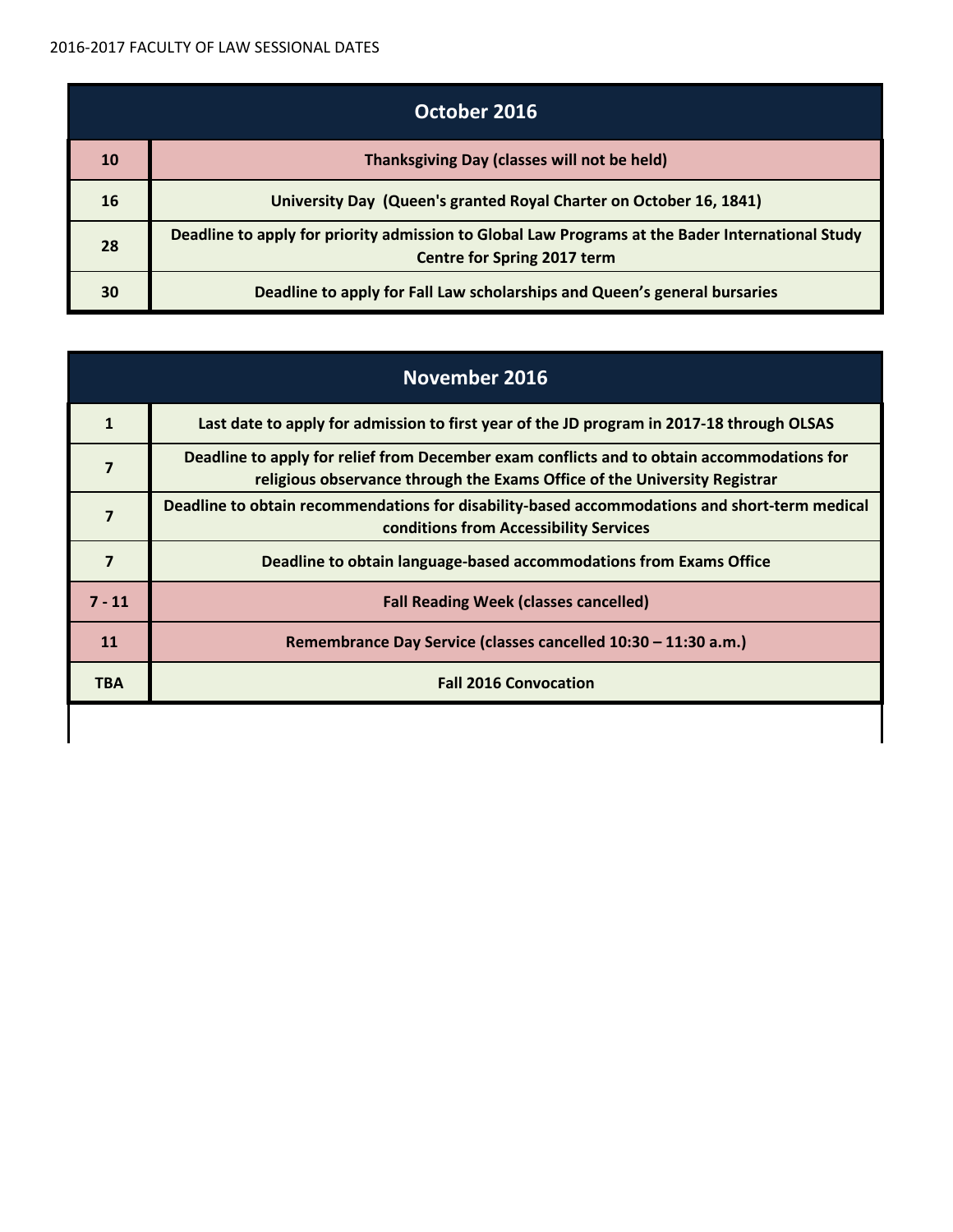|                | December 2016                                                                                                                                       |  |
|----------------|-----------------------------------------------------------------------------------------------------------------------------------------------------|--|
| $\overline{2}$ | Fall term classes end. All written coursework due. Instructor discretion to extend date of submission<br>to last day of examinations on December 21 |  |
| $3 - 6$        | Fall term pre-examination study period                                                                                                              |  |
| 6              | <b>Commemoration Day (examinations will not be held)</b>                                                                                            |  |
| $7 - 21$       | <b>Examination period</b>                                                                                                                           |  |
| 21             | Extension for late submission of coursework must be sought through application to the Academic<br><b>Standing and Policies Committee</b>            |  |
|                | <b>Fall term ends</b>                                                                                                                               |  |

| January 2017   |                                                                                                                             |
|----------------|-----------------------------------------------------------------------------------------------------------------------------|
| 1              | <b>Winter term begins</b>                                                                                                   |
| $\overline{2}$ | <b>New Year's Day observed</b>                                                                                              |
| 9              | Winter term classes begin for first-year and upper-year JD courses                                                          |
| 10             | <b>Tuition fees due in full for Winter Term</b>                                                                             |
| 13             | Deadline to apply for an international exchange program administered by the Faculty of Law for the<br>2017-18 academic year |
| 16             | Last date to add Winter term JD courses                                                                                     |
| 17             | Last date to drop Winter term JD courses                                                                                    |

| <b>February 2017</b> |                                                                                     |
|----------------------|-------------------------------------------------------------------------------------|
| $13 - 17$            | Special and supplemental examination period for Fall 2016 courses                   |
| 20                   | <b>Family Day (classes will not be held)</b>                                        |
| $21 - 24$            | <b>Winter Reading Week</b>                                                          |
| 28                   | Last date to apply for a domestic or international letter of permission for 2017-18 |

**March 2017**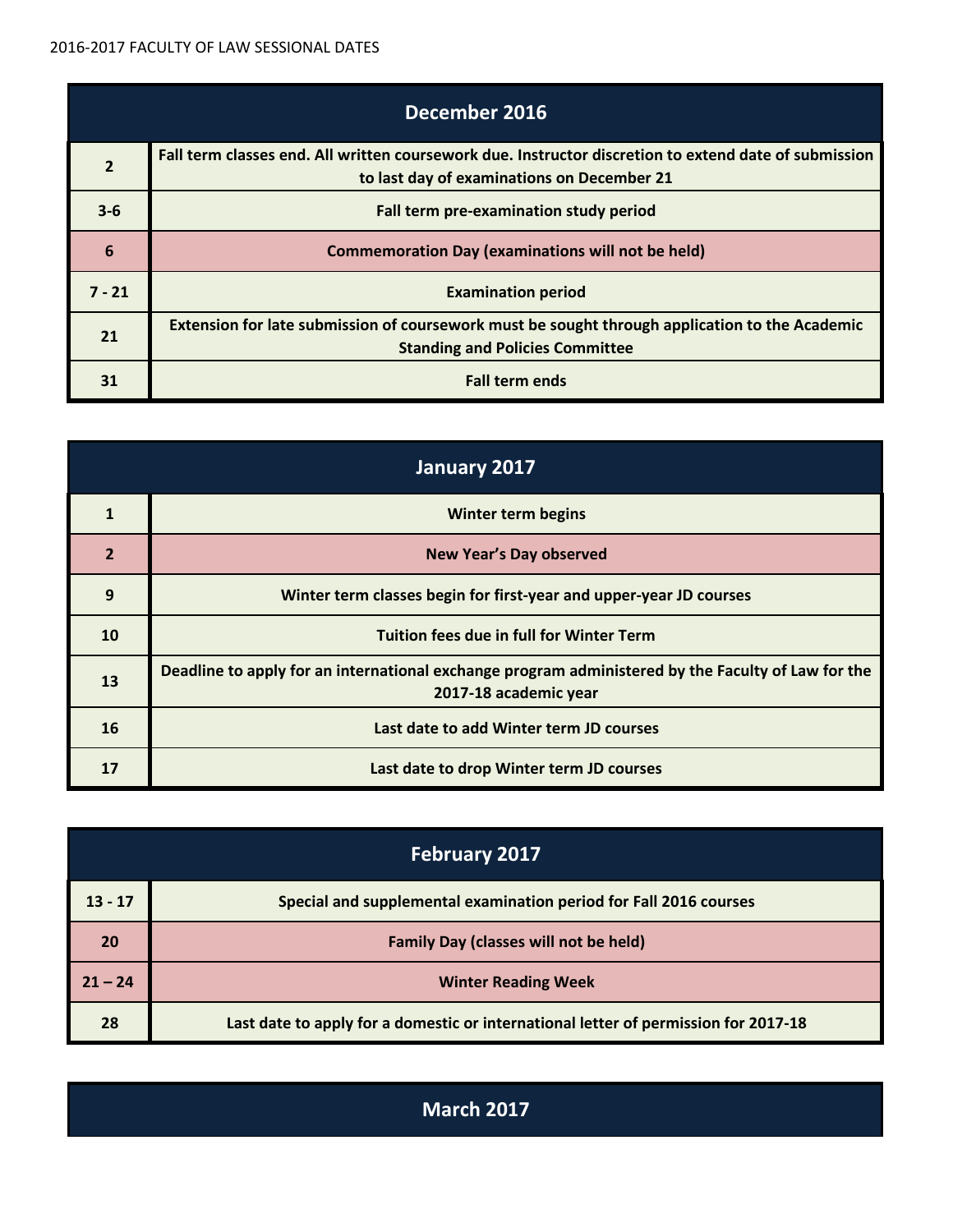| 3              | <b>Welcome Day 2017 (tentative)</b>                                                                                                                                  |  |  |
|----------------|----------------------------------------------------------------------------------------------------------------------------------------------------------------------|--|--|
| $\overline{7}$ | Deadline to apply for relief from April exam conflicts and to obtain accommodations for religious<br>observance through the Exams Office of the University Registrar |  |  |
| $\overline{7}$ | Deadline to obtain recommendations for disability-based accommodations and short-term medical<br>conditions from Accessibility Services                              |  |  |
| $\overline{7}$ | Deadline to obtain language-based accommodations from Exams Office                                                                                                   |  |  |
|                |                                                                                                                                                                      |  |  |
|                | <b>April 2017</b>                                                                                                                                                    |  |  |
| $\overline{7}$ | Winter term classes end. All written coursework due. Instructor discretion to extend date of<br>submission to last day of examinations on April 27                   |  |  |
| $8 - 12$       | Winter term pre-examination study period                                                                                                                             |  |  |
| $13 - 27$      | <b>Examination period</b>                                                                                                                                            |  |  |
| 14             | <b>Good Friday (Examinations will not be held)</b>                                                                                                                   |  |  |
| 27             | Extension for late submission of coursework must be sought through application to the Academic<br><b>Standing and Policies Committee</b>                             |  |  |
| 30             | <b>Winter term ends</b>                                                                                                                                              |  |  |
|                |                                                                                                                                                                      |  |  |